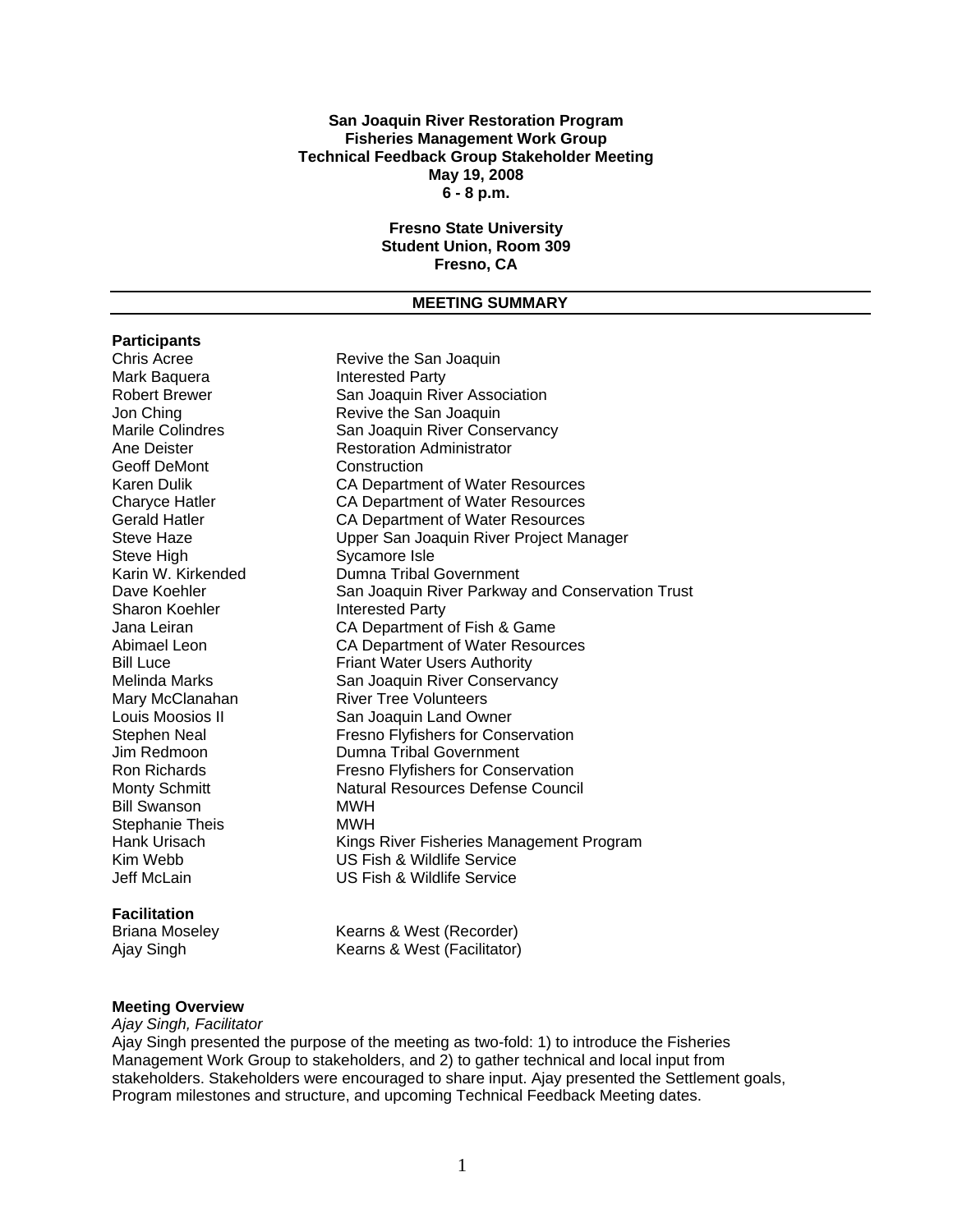# *Discussion Points:*

- Increased involvement from local organizations, including the following:
	- o The Center for Advanced Research and Technology (CART), Clovis Unified School District. Contact: Steve Wilson (leads the CART Program on the San Joaquin River)
	- o Fresno County Office of Education, Watershed Program. Contact : Steve Haze
	- o River Tree Volunteers.
	- $\circ$  It was asked that more meetings be held in Fresno, rather than Turlock. The rationale for scheduling Fisheries Management Work Group Technical Feedback Group Meetings in Turlock, is that it is centrally located. However, the Program will provide future opportunities for input in Fresno.

## **Discussion of Fisheries Management Work Plan**

## *Presented by Kim Webb, US Fish & Wildlife Service*

Kim Webb encouraged stakeholders to share insight and comments on Reach 1. She introduced agencies and members of the Fisheries Management Work Group. Kim discussed the Conceptual Model, the Draft Fisheries Management Plan, and the Quantitative Model. The Conceptual model is available now on the website and the Draft Fisheries Management Plan is due in September.

### *Discussion Points:*

- Fish Passage
	- o Appropriate fish passage construction materials
	- o Materials used near Lost Lake

# **Discussion of Reach 1 Topics**

# *Presented by Gerald Hatler, CA Department of Water Resources*

Gerald Hatler presented Fisheries Management Plan components relating to Reach 1, including the primary objectives and limiting factors under consideration for Reach 1. The objective of the Fisheries Management Plan is to state salmonid life-history uncertainties in the form of hypotheses that can be studied. Management strategies will be adapted as these studies reveal additional insight into the life history of salmonid. Gerald welcomed suggestions for additional areas of study.

### **Identification of Local Input**

Stakeholders were encouraged to provide comments and input.

# *Discussion Points/Stakeholder Comments:*

- Water quality in Reach 1.
	- $\circ$  The Program should monitor water quality, and should address water quality and runoff from the city of Fresno.
- Question regarding restoration flows and how much water will be released to restore river flows (indicated in the Settlement).
- Question regarding how many fish would be restored, and the challenges associated with lack of habitat and gravel availability.
- Need for stronger enforcement of fishing regulations.
	- $\circ$  There was concern that there is a current lack of enforcement of fishing regulations, which could be a hindrance to salmon restoration.
	- o There may be a need to outreach to non-English speakers about fishing regulations.
- Need for input on and linkage of land use policies and potential effects on salmon restoration.
- State jurisdictions within the river channel need to be defined. Will the jurisdictions be modified due to restoration flows?
	- o Will Reach 1 be designated as a navigable stream?
	- Tributaries of the San Joaquin River should be considered when restoring salmon habitat.
		- $\circ$  Cottonwood Creek was identified as a tributary that may provide benefit to salmon.
- Whether the Program would address invasive plant species.
- o Scarlet Wysteria, Parrot feather and *Brazilian elodea* were identified as a problem.
- Bass fishing and Sycamore Island
	- o On Sycamore Island, ground water levels need to be high enough to keep water in the ponds for warm water fisheries